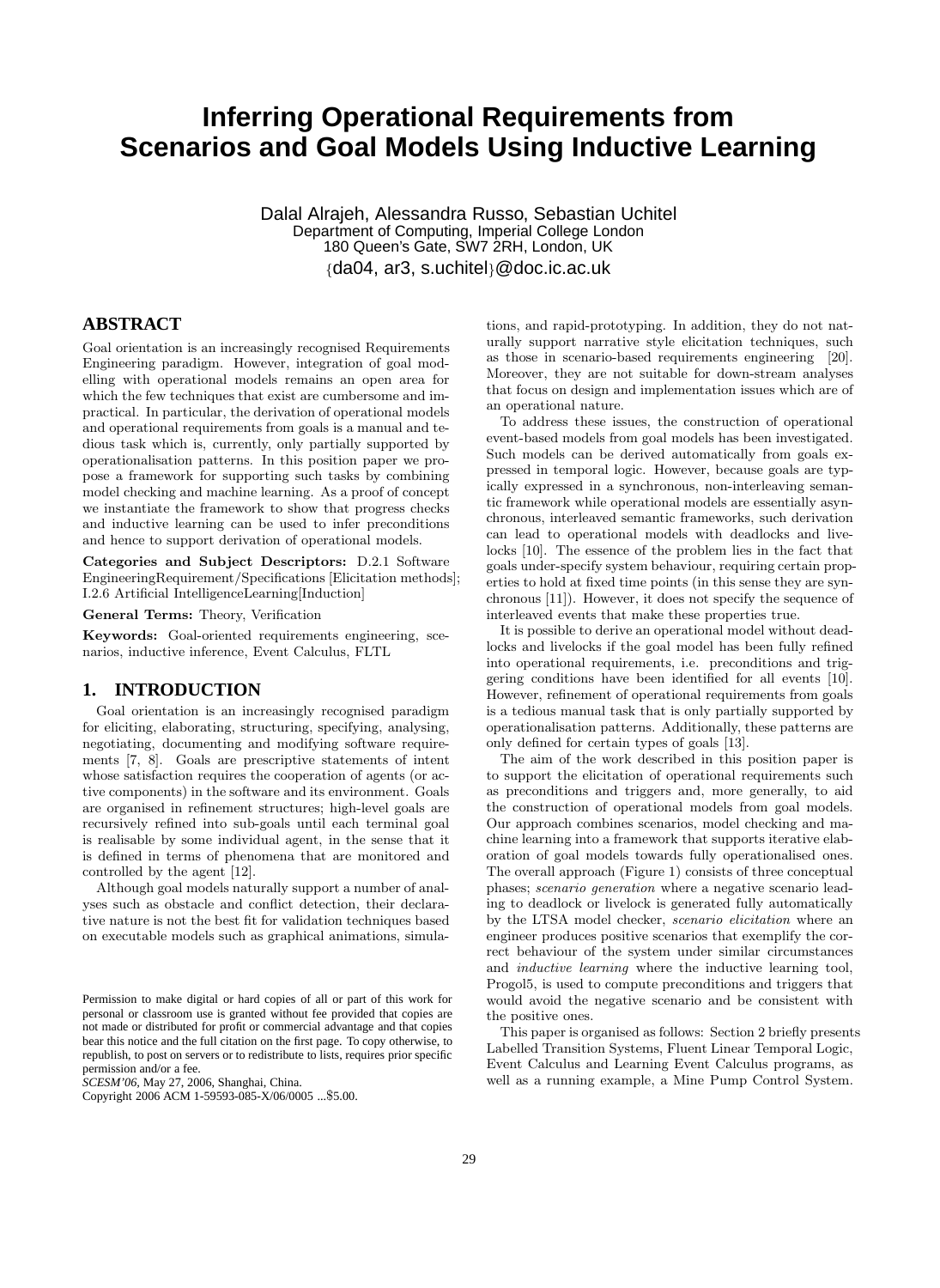Section 3 presents our approach and Section 4 presents a discussion and related work. Finally, we conclude in Section 5 with future work.

# **2. BACKGROUND**

We use a simplified version of the mine pump control system described in [6] throughout this paper as a running example. The system concerns a mine that tends to fill up with water. The water must not rise above a specified level otherwise the miners would drown. When the water level starts to rise the pump can be turned on to lower it. However, in order to prevent explosions, the pump must not be turned on if there is a high level of methane in the mine.

# **2.1 Labelled Transition Systems**

Labelled Transition Systems (LTS) are used to model a system as a set of concurrent components [14]. Each component is characterised by a set of states and transitions between these states. Each transition is labelled with an event describing an observable behaviour of the component. The global system behaviour is given by the parallel composition of LTSs, which results in a LTS that interleaves the behaviour of all components but forces synchronisation on shared events.

Modelling discrete-time systems in LTS requires explicit reference to an event *tick*. This event signals the regular ticks of the system clock in which each timed-process is assumed to synchronise. When modelling discrete-time systems in this way, it is important to check that the defined LTS model does not indefinitely prevent time from progressing. This can be checked automatically by the tool LTSA (Labelled Transition Systems Analyser) through a progress check. This ensures that the LTS model does not deadlock and that a tick event occurs infinitely often in any infinite execution trace [14]. We refer to this property as the time progress property (TP).

## **2.2 Fluent Linear Temporal Logic**

Fluent Linear Temporal Logic (FLTL) is a Linear Temporal Logic for expressing state-based temporal logic properties for an event-based operational model [5]. As in Linear Temporal Logic, FLTL assertions are constructed from a set of atomic propositions, the standard Boolean operators  $\neg, \vee, \wedge, \rightarrow$  and  $\leftrightarrow$  and the temporal operators X (next),  $\Box$ (always),  $\diamond$  (eventually), U (until), and W (awaits). The set of atomic propositions in FLTL is the set of *fluents*, a proposition whose truth value changes over time. Given an FLTL language, each fluent  $Fl$  in the language is defined in terms of an initiating  $(I_{Fl})$  and terminating  $(T_{Fl})$  set of events and an initial value, *initially*<sub>*Fl*</sub>; we assume that fluents are initially false unless stated otherwise. The occurrence of an event in  $I_{FI}$  (resp.  $T_{FI}$ ) makes the fluent  $Fl$ true (resp. false). We define a fluent as follows: fluent  $Fl =$  $\langle I_{Fl}, T_{Fl} \rangle$  initially *initially<sub>Fl</sub>*. In addition, every event *e* in the alphabet *A* of a LTS model defines an implicit fluent: fluent  $e = \langle \{e\}, A - \{e\} \rangle$  initially false.

Let Φ denote the set of fluents in a given FLTL language. An interpretation is an infinite history  $h : Nat \to 2^{\Phi}$  which defines for each position  $i \in Nat$  the set of fluents that are true at that position. A fluent  $Fl$  is said to be true at a given position  $i$  if and only if either of the following conditions holds:

- $Fl$  initially holds and no terminating events has occurred since  $(Initially_{Fl} \wedge (\forall k \in Nat. 0 \leq k \leq i, e_k))$  $\not\in T_{FI}$ )).
- Some initiating event has occurred before position  $i$ and no terminating event has occurred since  $(\exists j \in$  $Nat: ((j \leq i) \land (e_j \in I_{Fl}) \land (\forall k \in Nat \ j < k \leq i, e_k \notin \mathcal{E})$  $T_{Fl}$ ).

Note that from the above definition, events have an immediate effect on the values of fluents.

The notation  $(h,i) \models P$  is used to denote that the expression P is true at position i in the history h. Assuming P and Q are two FLTL expressions, h is a given history, and i a position in the history, the truth of an expression P is based on the standard semantic meaning of the Boolean operators and on the following semantic definitions of the temporal logic operators  $[15]$ <sup>1</sup>:

- (h,i)  $\models X \space P \space iff \space (h,i+1) \models P.$
- (h,i)  $\models \Box P$  iff (h,j)  $\models P$  for all  $j \ge i$
- (h,i)  $\models P \cup Q$  iff  $(h,j) \models \Diamond Q$  for any  $j \geq i$  and  $(h,k) \models$ P for all k s.t.  $i < k < j$ .

Note that the definition of position  $i$  in history  $h$ , hence the semantics of the temporal operators, can have different interpretations. In an asynchronous interpretation of FLTL, position  $i$  is the one after the *i*th event, while in a synchronous interpretation,  $i$  would be interpreted as after the ith tick of the global clock. For instance, an asynchronous interpretation makes the expression  $'\Box P'$  mean P is true after the occurrence of every event in a history, while in a synchronous interpretation ' $\Box P'$  would mean  $\overline{P}$  is true after the occurrence of every tick event (assuming tick models the global clock). A technique for translating FLTL expressions interpreted synchronously into equivalent asynchronous FLTL expressions has been presented in [11]. According to this translation, the synchronous expression  $' \Box P'$ becomes  $'\Box$ (tick  $\rightarrow$  P)'.

Returning to the mine pump example, its goals can be formulated with the following fluents and synchronous FLTL expressions:

fluent PumpOn = <switchPumpOn,switchPumpOff>, fluent Methane  $=$   $<$ methaneAppears, methaneLeaves $>$ , PumpOnWhenHighWaterAndNoMethane =  $\Box$  (HighWater &&  $\neg$ Methane  $\rightarrow$  X PumpOn), PumpOffWhenLowWater  $= \Box$  (LowWater  $\rightarrow X \neg$ PumpOn), PumpOffWhenMethane  $= \Box$  ( Methane  $\rightarrow X \neg$ PumpOn), RaiseWaterLevelPre[i] =  $\Box$  (PumpOn  $\rightarrow$  X $\neg$ raiseWaterLevel[i])<sup>2</sup>.

### **2.3 Event Calculus**

Event Calculus (EC) is a logic-based formalism for representing and reasoning about event-based systems. As in FLTL, the basic idea in standard Event Calculus is that a fluent, a property whose value varies over time, is true (resp. false) at a particular time-point if an event has occurred at an earlier time-point that initiates (resp. terminates) it, and no terminating (resp. initiating) events have occurred in the meantime [16].

EC is a specialised three-sorted first-order logic including a sort A of events  $(e_1,e_2,...)$ , a sort F of fluents  $(f_1,f_2...)$ , and a sort T of time-points  $(t_1,t_2, ...)$  isomorphic to the set of

<sup>&</sup>lt;sup>1</sup>W is defined in terms of U and  $\Box$ ;  $\diamond$  is equivalent to  $\neg \Box \neg$ .<br><sup>2</sup>This is a precondition describing how the water level changes using the following indexed set of asynchronous FLTL expression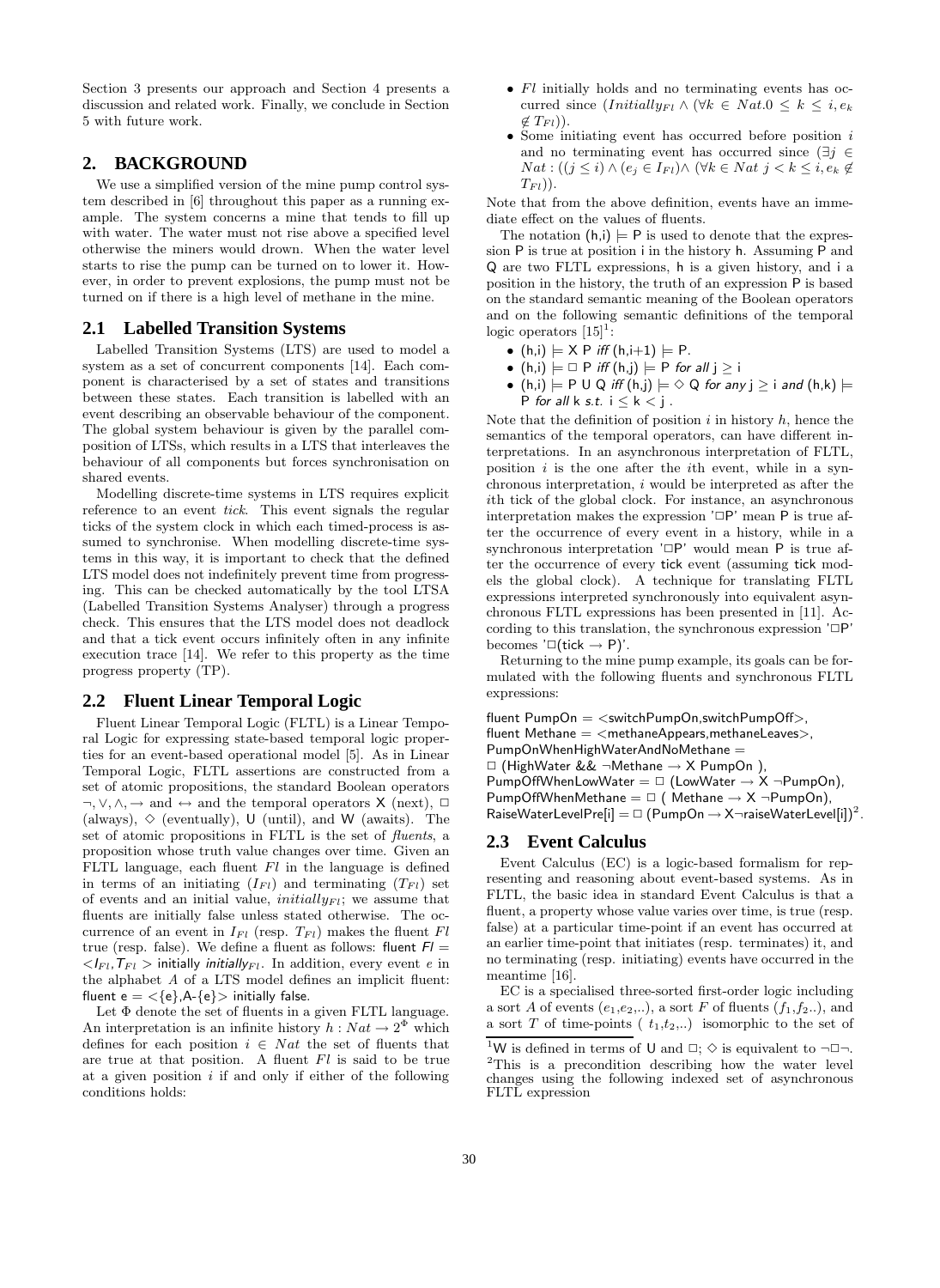non-negative integers. The basic predicates in EC are: *Hold* $sAt \subseteq F \times T$ , *Happens* ⊆  $A \times T$ , *Initiates* ⊆  $A \times F \times T$  and *Terminates*  $\subseteq A \times F \times T$ . The predicate  $HoldsAt(f,t)$  indicates that a fluent  $f$  is true at a time-point  $t$ . The predicate  $Happens(e, t)$  means that the event e occurs at time-point t. The predicates *Initiates(e,f,t)* (resp.*Terminates(e,f,t)*) denotes that if an event  $e$  occurs at time-point  $t$ , then  $e$  causes the fluent  $f$  to be true (resp. false) immediately afterwards. For example, the statement: 'The pump is initially off, the switch is turned on at time 2, and turning the switch on activates the pump' can be expressed in EC as follows<sup>3</sup>: <sup>¬</sup>*HoldsAt(PumpOn,0), Happens(switchPumpOn,2),* and *Initiates(switchPumpOn,PumpOn,t).*

To capture the reasoning process underlying the effects of events on fluents, an EC program is assumed to include a set of core axioms. These are domain-independent axioms that describe the default-persistence of the truth values of fluents. For a full definition of these axioms, the reader is referred to [16]. In addition to the core axioms, an EC program consists of a set of domain-dependent axioms that describe casual relations between events and fluents in terms of Initiates and Terminates rules. The EC core axioms and the domain-dependent axioms are used to derive information about the truth value of fluents at future time-points. For instance from the above example it is possible to derive that Pump is on at time-point 4, i.e.  $HoldsAt(PumpOn, 4)$ .

#### **2.4 Learning Event Calculus Programs**

An inductive learning task is the process of deriving a hypothesis  $H$  from given partial background knowledge  $B$ and evidence  $E$  which is consistent with  $B$  and, together with B, explains  $E^4$ . Formally, given a partial background knowledge  $B$  and evidence  $E$ , the process tries to find a theory H consistent with B such that  $B \cup H = E$  and  $B \cup H \not\models False.$ 

Inductive logic programs are built from Horn clauses. A Horn clause is a disjunction of literals with at most one positive. In standard inductive learning programming (ILP) problems, the background knowledge  $B$  is a conjunction of Horn clauses and the evidence  $E$  is a set of ground facts. Integrity constraints  $I$  can also be considered as part of an inductive learning task and are used to further refine the learning process. They are Horn clauses with no positive literals.

Within the context of leaning EC programs, the background knowledge, denoted by T*EC*, consists of the EC core axioms (T*DIA*), domain-dependent axioms (T*DDA*) and static axioms  $(T_{Static})$ , i.e.  $T_{EC} = T_{DIA} \cup T_{DDA} \cup T_{Static}$  [17]. The static axioms include a narrative  $(T_{Nar})$  given by a set of ground facts describing event occurrences, the initial state also given as ground facts and any auxiliary axiom. The evidence is a set of positive ground facts describing the truth value of fluents at specific time-points.

In the above context, learning EC programs means computing additional domain-dependent axioms that are consistent with the given background knowledge T*EC* and that together with  $T_{EC}$  explain the evidence  $E$ . In formal terms, the learning problem can be defined as: given a set of in-



**Figure 1: Inference of operational requirements from goals and scenarios**

tegrity constraints I, background knowledge T*EC* and evidence E, find a theory H such that  $T_{EC} \cup H \cup I \models E$  and  $T_{EC} \cup H \cup I \not\models False.$ 

# **3. NEW APPROACH**

This section describes a semi-automated approach for inferring operational requirements that refine a given goal model. Figure 1 illustrates this approach. A goal model is first transformed into a LTS model which is then checked for time progress. If progress is violated, an example of such violation is produced for the engineer. The engineer elaborates this example of negative behaviour and produces a number of alternative acceptable scenarios. The resulting scenarios are integrated and an inductive learning technique is then used to infer new operational requirements.

#### **3.1 Problem Statement**

Let  $G_s$  be a consistent goal model composed of synchronous FLTL assertions modelling high-level goals and operational requirements. From  $G_s$ , it is possible to construct a semantically equivalent set of asynchronous FLTL assertions  $G_a$  [11]. In addition, these asynchronous assertions can be used to derive a LTS model M such that M satisfies G*a*:

$$
M \models G_a.
$$

However, M may not be a suitable operational model as it may allow time not to progress. In other words, M may allow traces in which tick never occurs because the environment or the system is continuously performing other events. For example, consider the synchronous goal  $g_s$ ,  $\Box$ ( Methane  $\rightarrow$  X  $\neg$ PumpOn). Its asynchronous version  $g_a$ ,  $\Box$ (tick  $\rightarrow$ (Methane  $\rightarrow X$  ( $\neg$ tick W (tick &&  $\neg$  PumpOn)))) only constrains the occurrence of ticks. Hence, it permits traces such as (switchPumpOn, switchPumpOff, switchPumpOn, switch-PumpOff...) and (switchPumpOn, switchPumpOn...) which do not allow time to progress, violating the TP property. These traces vacuously satisfy g*<sup>a</sup>* as tick never occurs.

The problem with the example given above is that there is no information as to when the pump *must* be switched on, i.e. (the triggering condition for the event switchPumpOn), and when it *should not* be turned on (i.e. the precondition for the event switchPumpOn). The goal g*<sup>a</sup>* only provides information as to when a tick of the clock is reasonable. In fact, the model does not constrain the occurrence of any event except tick. Hence, although  $M \models G_a$ , M may have progress problems if suitable preconditions and triggering conditions are not captured in G*a*. *The aim of this approach is to support eliciting the missing operational requirements*.

In this section we instantiate the framework described in Figure 1 to learn preconditions. This involves, in particular,

<sup>3</sup>Free variables are assumed to be universally quantified unless specified.

<sup>&</sup>lt;sup>4</sup>We can restrict ourselves to consider  $E$  to be just a set of positive examples, since negative examples can be defined as integrity constraints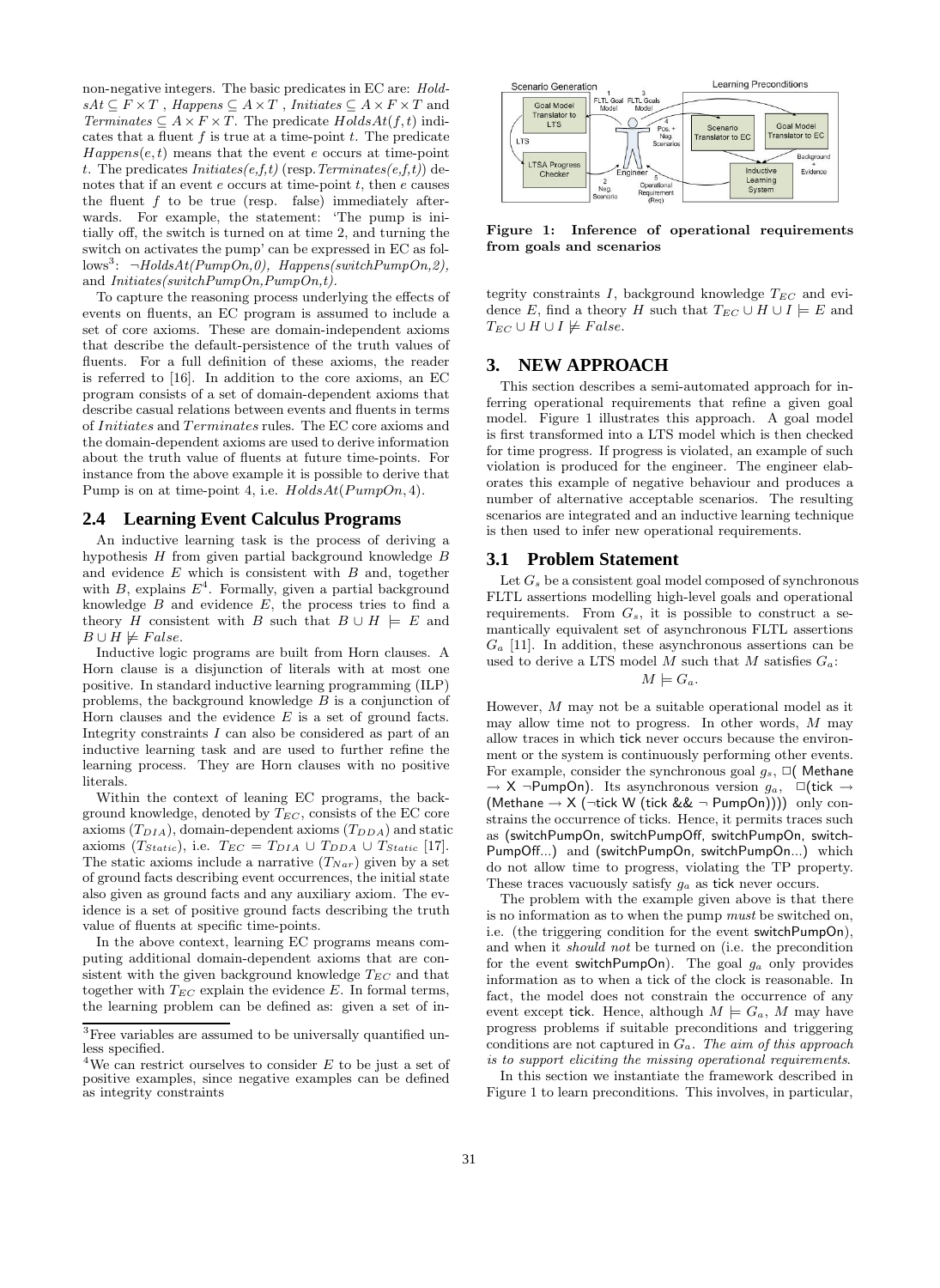the introduction of a standard assumption in reactive system modelling which is that of maximal progress (MP) [2]. It is assumed that the reactive system is fast enough to perform all necessary computation before the next input from the environment. In this case, we are interested in assuming that the system will perform all it needs to do before the next global clock event. In a sense, the assumption is that the system is greedy and will try to perform all the operations it can while not violating any goals. If in doing so time does not go forward, this implies that a precondition to some action is missing. For instance, in the example above, setting ¬PumpOn && ¬Methane as a precondition for switchPumpOn would avoid both traces mentioned above. Note that our approach also takes into account the existence of additional assumptions, A, that may be relevant to the goal oriented modelling framework being used. For instance, the KAOS framework assumes a fluent can only change value once per time unit. This assumption, as we show in Section 3.2, can introduce deadlocks which are a particular kind of progress violation.

Let G*<sup>s</sup>* be a goal model containing synchronous FLTL goals and operational requirements, and let G*<sup>a</sup>* be its translation into asynchronous FLTL. Let  $F$  be a set of fluent definitions that define the fluents in  $G_a$ . We can now formulate the learning problem for preconditions as follows: Given,

$$
G_a \wedge F \wedge MP \wedge A \not\models TP. \tag{1}
$$

our aim is to derive a set of required preconditions Req such that:

$$
Req \wedge G_a \wedge F \wedge MP \wedge A \models TP,
$$
 (2)

by means of an iterative process of learning from positive and negative scenarios. Learnt required preconditions, Req, when added to the initial goal assertions will have the effect of disallowing sequences of events that previously led to the violation of the TP property. The final set of requirements Req together with the original goals G*<sup>a</sup>* should then allow time to progress while still satisfying the MP property.

Note that the above problem formulation can be adapted to learn other operational requirements such as trigger conditions. However, for these cases other assumptions instead of maximum progress may be needed. In particular, for learning triggers a "maximal laziness" assumption would be needed to highlight scenarios in which if the system is not forced (triggered) to perform an action, then an undesirable situation, such as a goal violation, will occur.

#### **3.2 Scenario Generation**

The first phase of our approach consists of generating scenarios that exemplify the problems associated with lack of operational requirements. More specifically, this phase generates traces that exemplify Equation 1.

The input to this phase is a set of goals, a set of operational requirements (if available) and assumptions of the goal modelling framework. Goals are described in synchronous FLTL and include the definition of the fluents in terms of initiating and terminating events. Operational requirements are described by associating fluent expressions with operations in the style of KAOS [13]. For instance, the operational requirements for event switchPumpOn might be: **Operation** switchPumpOn **Trigger:** HighWater **Precondition:** ¬Methane ∧ ¬PumpOn. Finally, assumptions are given as synchronous or asynchronous FLTL assertions depending on the modelling framework used.

The construction of an operational model requires a set of asynchronous FLTL formulae. Goals can be translated to asynchronous FLTL by following the translation described in [11]. The asynchronous FLTL assertion for the trigger  $Trig$  of an event  $e$  can be constructed according to the pattern  $\Box$ (Trig $\rightarrow$ Xe), while the asynchronous FLTL assertion for the precondition Pre of an event e can be constructed using  $\Box(\neg \text{ Pre } \rightarrow X \neg \text{e})$ . The resulting asynchronous FLTL theory can be used by the LTSA tool to produce a LTS model that satisfies the goal model.

In our Pump example, we assume G*<sup>s</sup>* to be the set of goals defined in Section 2.2 and A to restrict, as in KAOS, fluents from changing value more than once per tick. The output of LTSA is as follows:

Trace to terminal set of states tick methaneAppears METHANE switchPumpOn METHANE && PUMPON raiseWaterLevel.0 METHANE && PUMPON

This trace shows a sequence of events that leads to deadlock and represents an example of why Equation 2 does not hold. The capitalised text on the right column indicates the fluents that are true after the occurrence of the event on the left. The cause of deadlock is that all events are constrained from occurring due to some goal or assumption; the event tick is constrained from occurring because the pump is on but PumpOffWhenLowWater requires the pump to be off at the next tick. Nonetheless, the assumption on changes of fluent values in one time unit restricts the pump from being turned off and methane from leaving. Preconditions on switchPumpOn and methaneAppears prevent these actions from occurring if the pump is on and there is methane present respectively. Finally, the water level is prevented from rising when the pump is on.

On inspecting the above trace, the engineer may see as anomalous the fact that the pump is switched on when methane is present, situation which is not prevented by the synchronous goal PumpOnWhenHighWaterNoMethane. Alternatively, the engineer may identify that the pump should not have been switched on because at the end of the time unit, the goal PumpOffWhenLowWater requires the pump to be off. In any case, engineers can use the trace produced in a fully automated way to locate such specific negative scenarios. We believe this is an intuitive task that can to be performed manually, in particular because the negative scenario will always be a prefix of the trace fed back by the progress check.

We define a negative scenario as a sequence of events we, where w is a sequence of events and e is an *undesired* event. The intended meaning of  $\omega e$  is that if the system exhibits w, then e should not occur next . In the following we assume that the negative scenario identified by the engineer is as follows: tick, methaneAppears, switchPumpOn.

Once a negative scenario has been identified, a scenario that exemplifies the correct behaviour of the system under similar circumstances needs to be given. More precisely, if we is the negative scenario identified, the positive scenario is required to be of the form  $ww'$ , where  $w'$  is a sequence of events that contains e. Furthermore, this positive scenario must be consistent with all existing goals and assumptions.

In our example, a positive scenario showing the pump being switched on once the water level has surpassed the low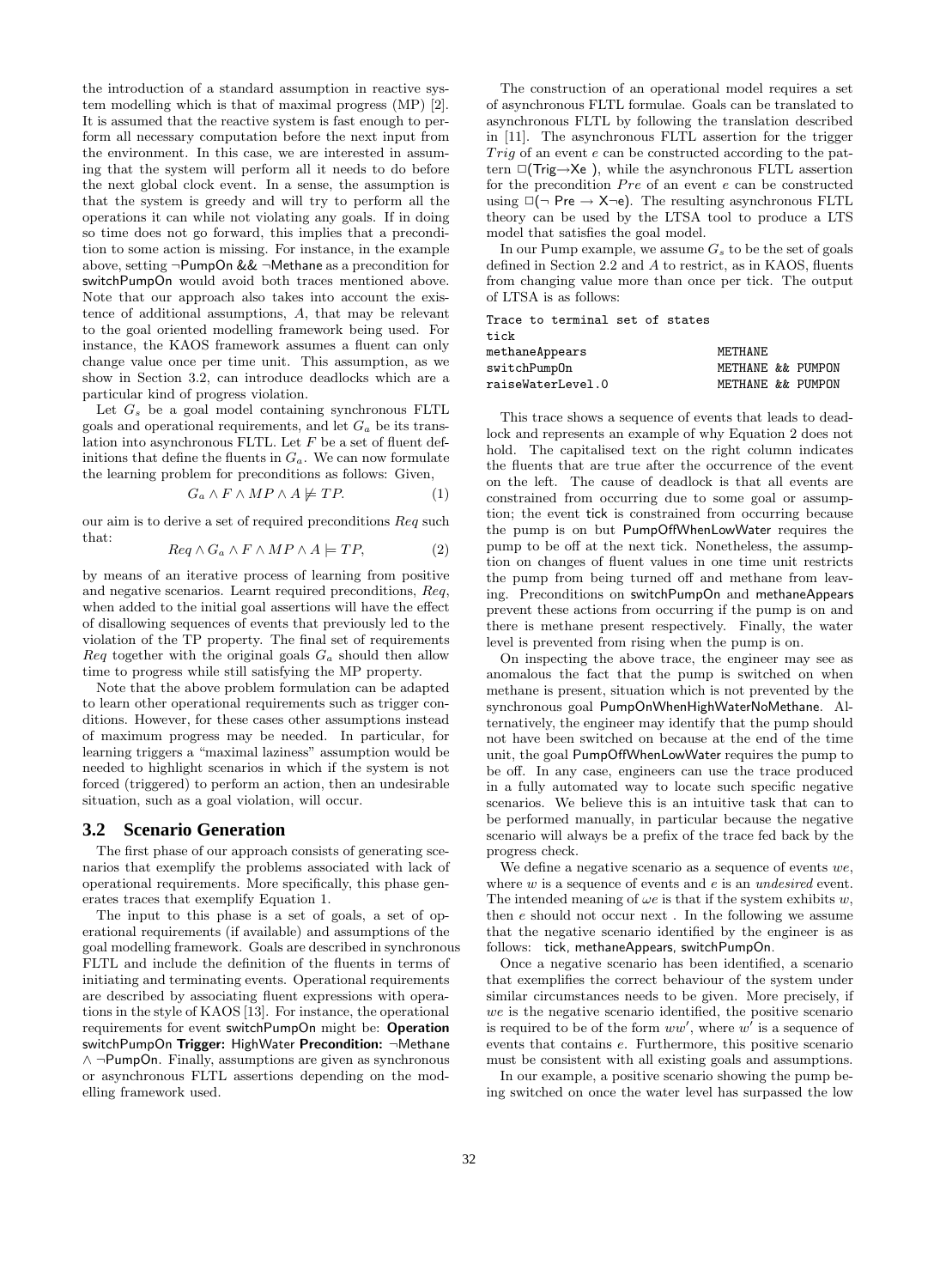water threshold (e.g. level 2) may be: tick, mathaneAppears, tick, raiseWaterLevel.0, methaneLeaves, tick, raiseWaterLevel.1, tick, raiseWaterlevel.2, tick, switchPumpOn.

Note to guarantee that the positive scenario is consistent with existing goals and assumptions, the engineer can walk through or animate the LTS model on which the progress check was performed. This model is guaranteed to satisfy all goals and assumptions, hence any trace generated by it will be adequate. Finally, note that although in this case the progress violation is a deadlock, the same procedure applies to time locks.

# **3.3 Learning Preconditions**

This section describes the learning stage of our approach in which operational requirements are learnt from scenarios generated in the previous phase. As before, we consider the case of learning preconditions, although the approach is applicable to event triggers as discussed in Section 3.1.

#### *3.3.1 Overview*

As described in Section 2.3, EC is a framework for reasoning about action and change. The framework assumes that events occur at certain time points and, consequently, fluents may change truth value. When learning EC programs using ILP, the aim is to learn a set of axioms,  $H$ , that describes (or prescribes) the rules that govern the relation between events occurring and changes to the truth values of fluents. The static axioms, particularly the narrative T*Nar* and the evidence  $E$ , play a crucial role in the learning process. The learning attempts to explain the relation between the narrative and the evidence.

We can instantiate the inductive learning task described in Subsection 2.4 for the problem statement given in Section 3.1 by having the set of goals  $G_a$ ,  $MP$ , and A as integrity constraints I, the fluent definitions F as T*DDA*, the narrative derived from positive and negative scenarios as T*Nar* and the fluent trace derived from positive and negative scenarios as evidence E.

A key to the correctness and utility of the result provided by this learning setting is how the scenarios generated as in the previous section are used to construct the narrative and evidence. Furthermore, the formalisation of the narrative and evidence depends on the form of assertions that are to be learnt(e.g triggers or preconditions).

In this paper, we aim to learn preconditions for an event e of the asynchronous FLTL form  $\square(\neg \text{ Pre } \rightarrow X \neg \text{ e})$  where  $Pre = \bigwedge_i (\neg)(f_i)$ . These preconditions are formalised in EC as  $Imposible(e, t) \leftarrow \bigwedge_i(\neg)HoldsAt(f_i, t)$ . Consequently, the narrative and evidence must be formalised such that a relation between the impossibility of an event occurring and the values of fluents can be explained. The EC core axioms given in [16] provide an axiomatization which essentially defines *Happens* as follows:  $Happens(e,t) \leftrightarrow Performs(e,t) \land \neg$ *Impossible(e,t)*, where the predicate *Performs* is interpreted as "e is attempted to be performed". The above definition of *Happens(e,t)* can therefore be understood as: if an attempt to perform e is made and it is actually possible (or permitted) for it to occur then e happens.

In the next subsection we show how this axiomatization is exploited to learn assertions with *Impossible* predicates by formalising the narrative using *Performs*, fluent traces with *HoldsAt*, and fluent definitions in terms of the predicates *Initiates/Terminates*.

#### *3.3.2 Narratives and Evidence*

In an EC learning program, a narrative is a single sequence of events. Hence, positive and negative scenarios need to be integrated. However, one needs to ensure that no information is lost on what is considered good and bad behaviour. This is captured in the way the fluent trace is constructed.

Suppose we have a negative scenario  $S_N = \omega e$ , and a positive scenario  $S_P = \omega \omega'$  where  $\omega$  and  $\omega'$  are sequences of events and e is an undesired event. We define the result of integrating S*<sup>N</sup>* and S*<sup>P</sup>* as the sequence of events  $N = \omega e \omega'$ . For instance, from our running example, the negative and positive scenarios result in the following narrative: tick, methaneAppears, switchPumpOn, tick, raiseWater-Level.0, methaneLeaves, tick, raiseWaterLevel.1, tick, raiseWaterLevel.2, tick, switchPumpOn where  $\omega = \{$ tick, methaneAppears},  $e =$ {switchPumpOn} and  $\omega' =$ {tick,raiseWaterLevel.0, methaneLeaves, tick, raiseWaterLevel.1, tick, raiseWaterLevel.2, tick, switchPumpOn}.

The fluent trace is built based on the narrative and the definition of fluents. The first set of fluent values of the fluent trace, i.e. those corresponding to time-point  $t = 0$ , is given by the initial value of fluents as defined in  $F$ . Hence, for the mine pump, the initial values of fluents PumpOn, Methane, HighWater and LowWater are false, false, false and true respectively. The set of fluent values for a time-point  $t > 0$  is then computed based on the changes provoked by the event occurring at  $t-1$  and on the set of fluent values of time-point  $t - 1$ . In other words, the truth value of the fluent  $f$  at  $t$  will be true, false or the same as its value at  $t-1$  depending on whether the event occurring at  $t-1$ in the narrative is, according to the fluent definition of  $f$ , initiating, terminating or neither. The exception to this rule is for the fluent values at time point  $t = |S_N|$  where  $|S_N|$  is the number of events in the negative scenario, i.e. for the event in the narrative that represents undesired behaviour. For this time-point, the set of fluents at  $t$  is defined to be exactly as the set at  $|S_N| - 1$ .

The above construction effectively builds a fluent trace in which the occurrence of the undesired event is ignored in terms of its impact in fluent values. In our running example it is the switchPumpOn after the first tick which is considered as undesirable and consequently ignored for the computation of fluent values at  $t = 3$ . This leads to the following narrative and fluent trace:

| t.             | Narrative         | Fluent trace                     |
|----------------|-------------------|----------------------------------|
| $\Omega$       | tick              | LowWater && -Methane && -PumpOn  |
| 1              | methaneAppears    | LowWater && Methane && -PumpOn   |
| $\overline{2}$ | switchPumpOn      | LowWater && Methane && -PumpOn   |
| 3              | tick              | LowWater && Methane && ¬PumpOn   |
| 4              | raiseWaterLevel.0 | LowWater && Methane && -PumpOn   |
|                | ä                 | ٠                                |
| ٠              | ٠                 | ٠                                |
| ٠              | ٠                 | ٠                                |
| 11             | switchPumpOn      | -LowWater && -Methane && -PumpOn |
| 12             |                   | -LowWater && -Methane && PumpOn  |

In conclusion, the construction of fluent traces is not the trace derived merely from the narratives and fluent definitions, but is a variation to encode undesirable events.

Returning to our main objective, learning preconditions of the form  $Impossible(a, t) \leftarrow \bigwedge_i(\neg)HoldsAt(f_i, t)$  and given the axiomatization of  $Happens(e,t) \leftrightarrow \text{Performs}(e,t) \land \neg$  $Imposible(e, t)$ , we formalise the narrative and fluent trace in terms of *Performs* and *HoldsAt* respectively. In our running example, the narrative is formalised with the following set of axioms: {*Performs(tick, 0), Performs(methaneAppears, 1), Performs(switchPumpOn, 2), Performs(tick, 3), . . . , Per-*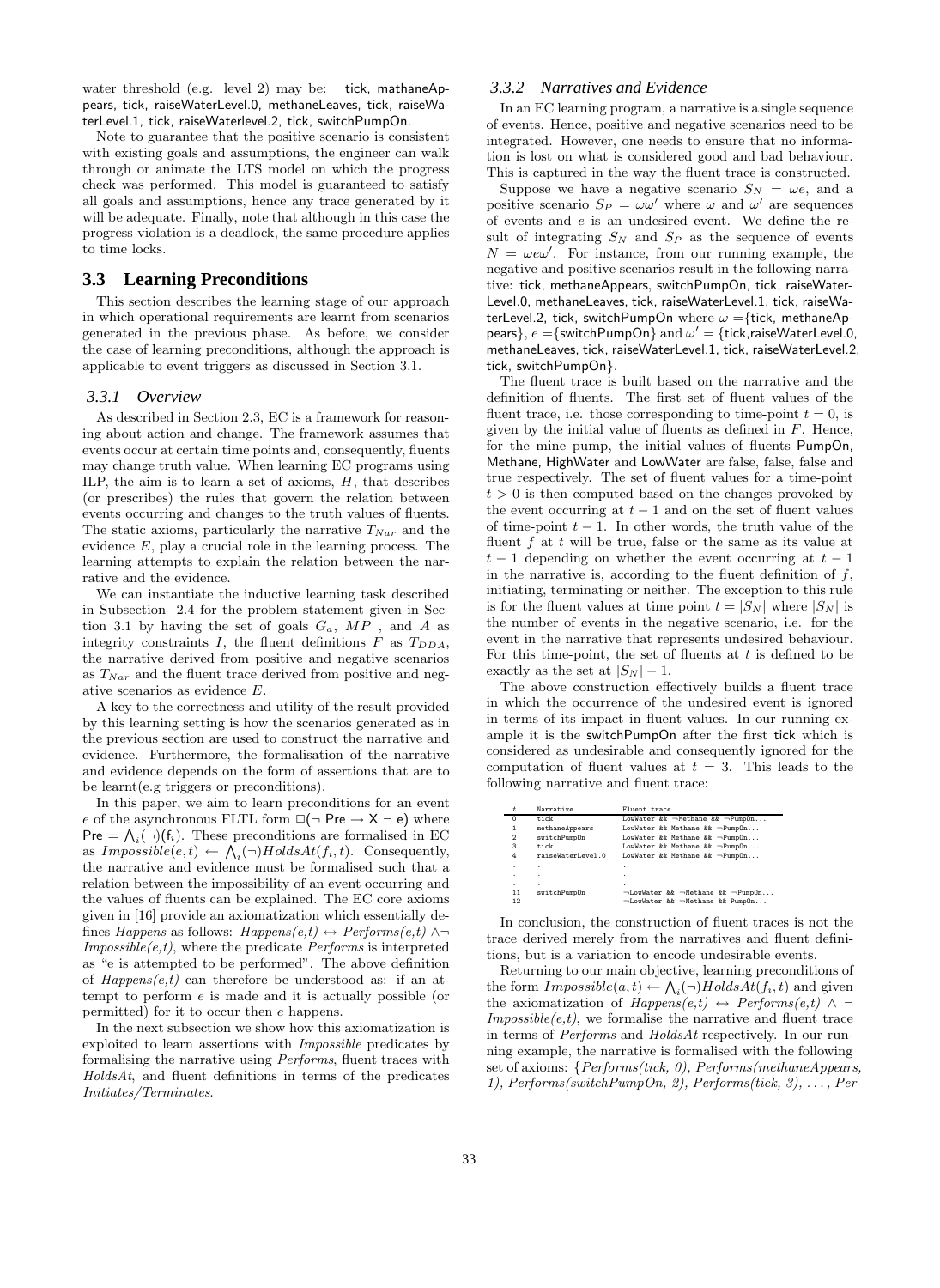*forms (switchPumpOn, 11)*}*,* while the fluent trace is formalised with the following set of axioms: {*HoldsAt(LowWater,*  $0)$  ∧ ¬ *HoldsAt*(Methane, 0) ∧ ¬ *HoldsAt*(PumpOn, 0), ...,  $HoldsAt(LowWater, 1) \wedge HoldsAt(Methane, 1) \wedge \neg Hold$ *sAt(PumpOn,1), ...,* ¬ *HoldsAt(LowWater, 12)* ∧ ¬*HoldsAt (Methane, 12),* ∧ *HoldsAt(PumpOn, 12), ...*}*.*

#### *3.3.3 Computing preconditions*

Given the above formalisation, the learning algorithm finds an event e corresponding to the undesired behaviour that is (attempted to be) performed  $(Performs(e, |S_N| - 1))$  and has no effect on the fluent trace at time point  $|S_N|$ . Moreover, it finds another occurrence *Performs(e,t)* that changes the fluent value at the consecutive time-point. From this, the learning algorithm infers that it cannot be the case that  $Happens(e, |S_N| - 1)$ . Consequently, under conditions holding at time-point  $|S_N| - 1$ , it is impossible for e to happen, i.e.  $Impossible(e, |S_N| - 1)$ . However, it does not infer  $Impossible(e, t)$ . In our running example, the learning algorithm tries to infer an explanation as to why *Impossible(switchPumpOn,3)* and not *Impossible(swithPumpOn,11)*.

To allow the learning algorithm to relate *Happens* predicates with *HoldAt* predicates, and hence perform the inference described above, we need to provide as part of the EC program the relation between fluents and events as given by the fluent definitions for the FLTL goal model. The translation can be described as: given an FLTL fluent definition  $Fl = \langle I_{Fl}, T_{Fl} \rangle$ , sentences of the form *Initiates(e<sub>I</sub>*, *Fl,t)* and *Terminates (e<sub>T</sub>,Fl,t)* are generated for every event  $e_I \in I_{Fl}$ and event  $e_T \in T_{Fl}$ . Implicit FLTL fluents defined by events are also translated in a similar way. The set of these Initiates and Terminates ground predicates generated constitutes the domain dependent theory T*DDA* used by the learning system with the core axioms to generate H.

The actual learning is provided by the Progol5 system [18] which, in addition to the integrity constraints  $I$ , the background knowledge  $T_{EC}$ , and the evidence  $E$ , requires a language bias that guides Progol5's search through the hy- $\bigwedge_i(\neg)HoldsAt(f_i,t)$  that explain E. Although the inductive potheses space for assertions of the form  $Impossible(e, t) \leftarrow$ learning algorithm allows us to learn assertions of that exact form, a weaker form of preconditions is computed. This is due to limitations introduced by Progol5 when dealing with negation as failure [18]. Instead of learning assertions that describe when it is impossible for an event to occur, the system learns when it is possible for an event to occur , where *Possible* means an event e is possible to occur at time-point t. An example hypothesis that is learnt in the above case is:

*Possible(switchPumpOn,t)*← ¬*HoldsAt(Methane,t).*

However, other tools have been introduced to handle negation as failure. For instance, the system HAIL (Hybrid Abductive Inductive Learning) is capable of learning hypotheses where the head of a clause appears negated in the background [19]. It would thereby learn hypotheses of the form:

*Impossible(switchPumpOn,t)*← *HoldsAt(Methane,t),*

which can be translated back into the asynchronous FLTL formula  $\Box$  (Methane  $\rightarrow X \neg$  switchPumpOn)<sup>5</sup>.

Once a precondition has been learnt, it can be added to the goal model and the learning process can be restarted generating new scenarios.

# **4. DISCUSSION AND RELATED WORK**

This paper advocates an approach for deriving operational requirements from goal models based on scenario generation through model checking and inductive learning. As a proof of concept, the paper describes in detail the case of learning preconditions for KAOS models. We believe that other operational requirements could also be computed by suitable tailoring of the same approach. For instance, trigger conditions could be learnt by providing the learning system with appropriate language bias that expresses the performance of an event as conditioned to (a conjunction of) fluents. In the mine pump case study, a trigger condition of the form: 'switch the pump on when the water has reached a high level' could be learnt by considering a language bias where the predicate *Perform* is conditioned by (a conjunction of) predicates *HoldsAt* so allowing the computation of rules of the form:  $Performs(switchPumpOn, t) \leftarrow \neg$  *Hold* $sAt(PumpOn,t) \wedge HoldsAt(HighWater,t).$ 

A formal underpinning of the 'termination' of the iterative learning cycle proposed needs to be formulated. It is still unclear what guarantees exist to ensure that by iteratively adding learnt preconditions (or operational requirements in general) to the goal model the engineer will eventually obtain a fully operationalised model with no progress violations. We believe that to guarantee some notion of termination, the approach will need to be extended to learn triggers and also to learn more general forms of preconditions, since at the moment preconditions are restricted to conjunctive normal form.

Key to the approach is the use of properties that can be automatically verified and for which violations can prompt the identification of incomplete aspects of a requirements specification. Our approach exploits the semantic gap between synchronous non-interleaved goal models and asynchronous operational models and also the maximal progress assumption to generate traces that violate progress and that can drive forward the refinement of a goal model.

Note that although the methodology uses different formalisms as FLTL, EC, and ILP, the engineer only deals with FLTL assertions and scenarios. Nonetheless, the approach makes use of these formalisms to exploit existing tools.

Various examples of application of learning techniques to software engineering have been proposed in the literature [1, 21, 4, 3]. Among these, the most relevant is the work described in [9], which proposes an approach for extracting goal requirements, as temporal formulae, from single scenarios using explanation-based learning. The scenarios are single positive scenarios provided by the stakeholder and tailored manually to improve the output of the learning; the explanation-based learning is used to support the generation of new goals that explain the given scenario. These goals are then added to the given KAOS goal structure to which the full KOAS methodology of goal decomposition and obstacle detection is applied.

Our work differs from that proposed in [9] not only in the type of learning technique adopted, which is inductive logic programming instead of explanation-based learning but also in the overall objective of the approach. In [9] the learning process is to support the elicitation of arbitrary requirements from user provided scenarios, whereas our approach is much more targeted. We aim to learn a specific kind of requirements, those on operations that the system provides. In addition, in our approach the starting point for learning is

<sup>&</sup>lt;sup>5</sup>This corresponds to the FLTL syntax for defining preconditions by assuming the condition as  $\neg(\neg \text{ Methane})$ .